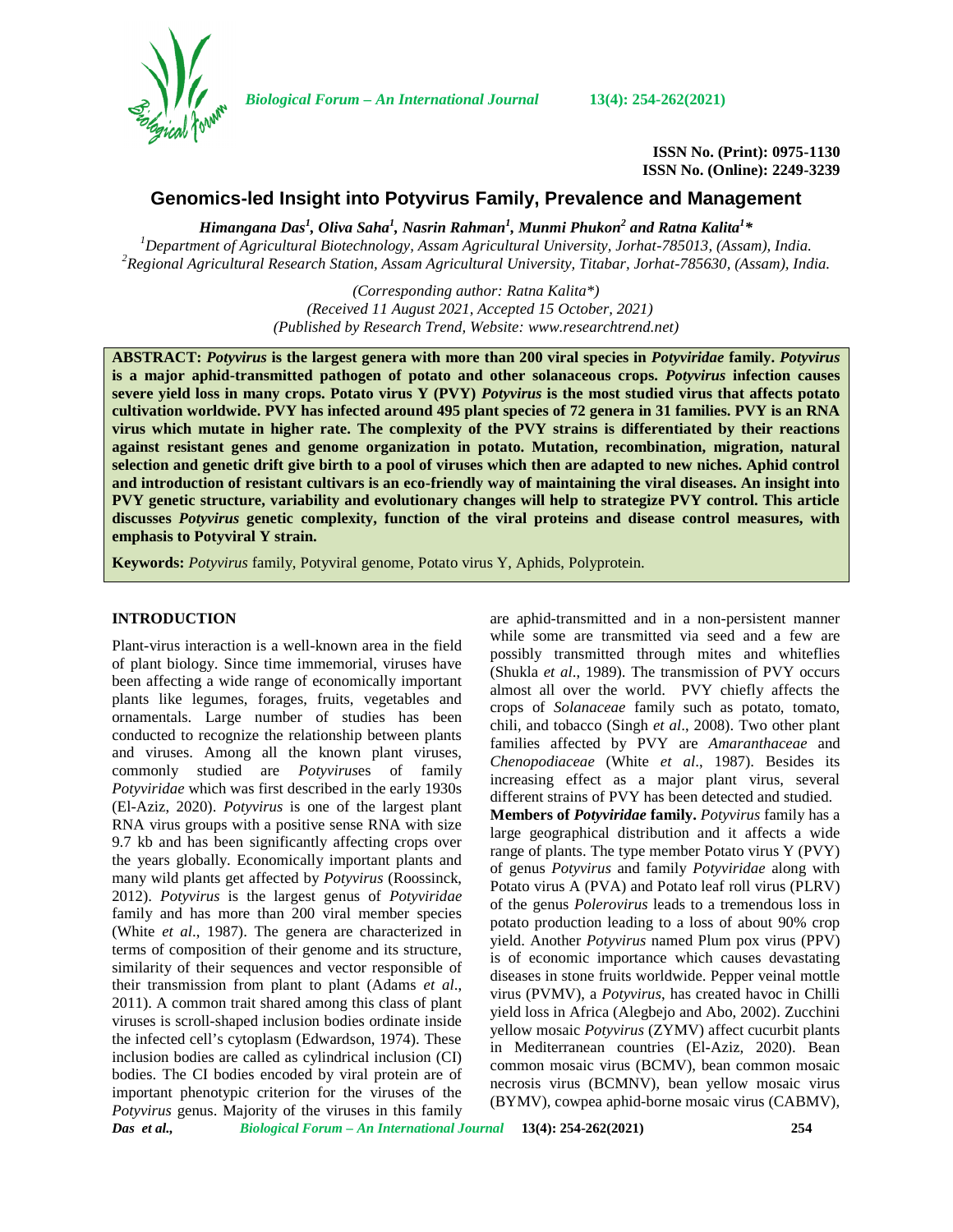pea seed-borne mosaic virus (PSbMV), peanut mottle virus (PeMov) and soybean mosaic virus (SMV) affect legumes in Iran (Golnaraghi *et al*., 2004; Shahraeen *et al*., 2005; Esfandiari *et al*., 2006). Examples of some other *Potyvirus*es are Soybean mosaic virus (SMV), Turnip mosaic virus (TuMV) and Tobacco etch virus (TEV) (Bosque *et al*., 2014). There are many *Potyvirus*es in nature which affect wide range of plants. The complete list of the species under the genus *Potyvirus* are presented in supplementary Table 1.

| Sr. No. | <b>Protein name</b> | Size (k-Da) | <b>Function</b>                                                                                         |
|---------|---------------------|-------------|---------------------------------------------------------------------------------------------------------|
|         | P <sub>1</sub>      | $30-60$     | It is a protease. Helps in distinguishing the <i>Potyviruses</i> from one another                       |
|         | $HC-Pro$            | 56          | It has multiple functions: Aphid transmission factor, gene silencing<br>movement, self-cleaved protease |
| 3.      | P <sub>3</sub>      | $40+6$      | Helps in viral replication                                                                              |
| 4.      | 6K1                 |             | Plays important role in movement, Potyviral infection                                                   |
|         |                     | 70          | It has various functions like movement, symptom development,<br>replication                             |
| 6.      | 6K <sub>2</sub>     | 6           | It helps in anchoring to membranes, movement                                                            |
| 7       | VPg Pro NIa         | $21 + 28$   | Plays important role in virus cycle, 5'end genome linked protein                                        |
|         | NIa                 |             | VPg protease                                                                                            |
| 9.      | <b>NIb</b>          | 58          | Helps in viral replication                                                                              |
| 10.     | CР                  | $30 - 36$   | Plays important role in aphid transmission, movement, virion assembly                                   |

|  |  | Table 1: Potyviral polyproteins and their functions. |  |
|--|--|------------------------------------------------------|--|
|--|--|------------------------------------------------------|--|

**Genomic structure of** *Potyvirus.* The genus *Potyvirus* consist of monopartite genome with an exception to genus *Bymovirus* which has a bipartite genome (Revers and García, 2015). *Potyvirus* has a single stranded RNA with a flexible filamentous viron of about 680–900 nm long and 11–20 nm in diameter (Gibbs *et al*., 2020). Potyviral RNA consists of a single open reading frame (ORF) which encodes for major polyproteins processed by viral proteinases (Reverse and Gracia, 2015). The 5' end of genomic RNA of *Potyvirus* is flanked with a

non-coding region (NCR) of less than 200 bp with a terminal protein (VPg) and acts as a translation enhancer. The 3' end is flanked with a 200 bp NCR with a polyA tail at its end (Reverse and Gracia, 2015). The central region of polyprotein in *Potyvirus* encodes for the mature viral proteins P3-6K1-CI-6K2-VPg and NIaPro-Nib-CP (Reverse and Gracia, 2015) which are processed by NIaPro proteinase (Adams *et al*., 2005) (Fig. 1).



**Fig. 1.** Monopartite genome of *Potyvirus* and different types of viral protein encoded by the virus.

**Function of different potyviral proteins.** The proteins encoded by polyprotein gene of *Potyvirus* in sequence from N to C terminal are P1, HC-Pro, P3, 6K1, CI, 6K2, NIa, NIb and CP (Moya, 2009). A new potyviral protein P3N-PIPO (Pretty Interesting *Potyvirus* ORF) has been recognized in the potyviral genome (Wei *et al*., 2010). This protein gets generated in two ways either by ribosomal slippage which creates  $a +2$ frameshift within the ORF of P3 or by incorporating an additional nucleotide at an extremely conserved  $G_{1-2}A_{6-1}$ <sup>7</sup> motif at the PIPO 5' end sequence (Olspert *et al*., 2015). All these potyviral proteins interact with several other viral encoded proteins, with host proteins in some other cases which allow *Potyvirus*es to carry out all its basic functions and fulfill their life cycle (Lacomme *et al*., 2017). The functions of different potyviral polyproteins are depicted in Table 1. A few of the polyproteins of the potyviral genome are discussed below.

**P1 protein.** The P1 protein, the first protein of the potyviral polyproteins, is a serine protease of about 30- 60 kDa in size and has an important role in distinguishing the *Potyvirus*es from each other (Reverse and Gracia, 2015). P1 can elevate viral infection in RNA silencing deficient plants and has an independent role in RNA silencing suppression (Pasin *et al*., 2014). A new small ORF named PISPO in the P1 coding sequence of some *Potyvirus*es was identified recently which infects sweet potato (Clark *et al*., 2012).

**HC-Pro.** The second protein of the potyviral polyproteins is Helper component HC-Pro which is the most studied potyviral protein (Reverse and Gracia, 2015). The HC-Pro is present in the C-terminal of the potyviral polyprotein which is a self-cleaved protease (Carrington *et al*., 1989). It has been reported in many studies that this particular protein has multiple functions among which one specialized one is its ability of suppressing RNA silencing (Kasschau and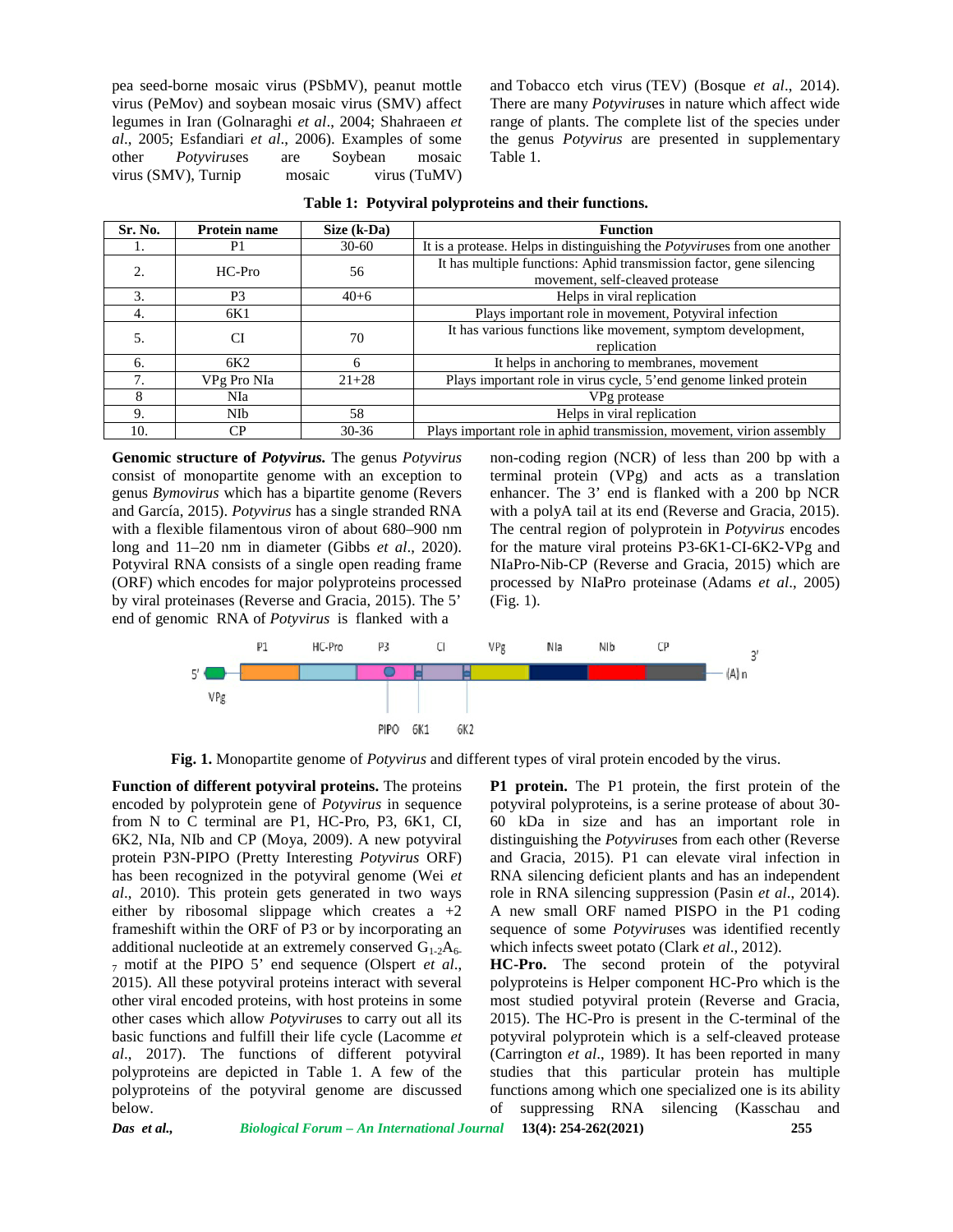Carrington, 2001; Jay *et al*., 2011). Some recent studies reported that HC-Pro helps in stabilizing CP which is another polyprotein required for proper infectivity of *Potyvirus* (Valli *et al*., 2014). In addition to this, both the C and N terminals of this polyprotein have special functions. The C terminal performs the proteolytic activity whereas the N terminal helps in virus aphid transmission (Kasschau and Carrington, 2001).

**P3, 6K1, and PIPO.** P3, a 50 kDa polyprotein, is reported to be associated with a CI protein forming cylindrical inclusion bodies in the cytoplasm of infected cell (Rodrı´guez-Cerezo *et al*., 1993). The P3 also associates with the nuclear inclusions of NIb and NIa viral proteins (Langenberg and Zhang, 1997). The P3 has two hydrophobic regions of which one in the Cterminal region is responsible for the P3 ER targeting and has a role in viral replication (Eiamtanasate *et al*., 2007). The P3-6K1 junction affects the expression of symptoms revealing that 6K1 solely has some role in potyviral infection (Reverse and Gracia, 2015). The function of 25 kDa P3N-PIPO coding sequence was witnessed in Wheat streak mosaic virus before it was discovered (Choi *et al.,* 2005).

**CI.** The CI protein (71 kDa) forms inclusion bodies in the infected cell cytoplasm (Edwardson, 1974). The CI functions as ATPase and performs as RNA helicase in viral RNA replication (Ferna´ndez *et al*., 1997). For several resistance genes, the CI acts as virulence factor (Sorel *et al*., 2014). The CI interacts with three host factors, one is a translation initiation factor eIF4E (Tavert-Roudet *et al*., 2012), second one is a component of the chloroplastic photosystem I (PSI-K) (Jime´nez *et al*., 2006) and the last is a plant ortholog of a double stranded RNA-dependent protein kinase inhibitor (P58IPK) (Bilgin *et al*., 2003).

**6K2 and NIa.** NIa, being the largest potyviral protein, forms inclusion bodies with many *Potyvirus*es (Knuhtsen *et al*., 1974). NIa partially produces VPg and NIaPro (Dougherty and Dawn, 1991). When NIa is parted with VPg, it gets localized in the cytoplasm as well as in the nucleus of the infected cell (Cotton *et al*., 2009). But when NIa collaborates with 6K2–VPg– NIaPro product, VPg gets targeted to membranous factories where it plays a vital role in viral RNA replication (Wei and Wang, 2008). The VPg interacts with most of the viral proteins (Elena and Rodrigo, 2012). Nucleotide-binding motif is contained within VPg which when bound to the NIaPro domain and has ATPase activity preferably in *cis* position (Mathur and Savithri, 2012). The protease NIaPro domain in the potyviral polyprotein helps in the processing of the proteolytic C-terminal and central region, and NIaPro has DNase activity (Adams *et al*., 2005). Degradation of the host DNA by NIaPro might have some regulatory roles in the expression of host gene which are crucial for viral infection (Anindya and Savithri, 2004).

**Nib.** NIb polyprotein is a RNA dependent RNA polymerase and helps in the replication of the potyviral genome (Hong and Hunt, 1996). When NIb interacts with the host proteins eEF1A, PABP and Hsc70-3, it leads to the formation of functional replication complexes (Dufresne *et al*., 2008). The VPg protein is uridylated by NIb protein and the product generated is used to prime viral RNA synthesis (Anindya *et al*., 2005).

**CP.** The last polyprotein of the potyviral genome is the CP protein of 30 kDa and has a prime role in viral genome encapsidation (Reverse and Gracia, 2015). The potyviral virions which are flexuous and rod like in shape with diameter of about 11-13 nm and 680-900 nm in length are formed by about 2000 CP subunits arranged in helical structure (Adams *et al*., 2011). The central region of CP is highly conserved (Reverse and Gracia, 2015) and the N-terminal region of the CP protein is highly variable and disordered (Ksenofontov *et al*., 2013).

*Potyvirus* **Evolution.** *Potyviridae* family members are characterized as picorna-like supergroup as they have similar genome expression strategy and have a well conserved set of proteins which are involved in replication and can lead to cassette evolution. Studies have been conducted to understand the evolutionary capacities of *Potyvirus*es adapting to their new host. RNA viruses have been characterized on basis of their higher mutation rate, shorter generation period and a very large size progeny population which together contributes to its higher evolutionary potential making them responsible for numerous emerging diseases (Elena *et al.,* 2011). Because of epistatic and pleiotropic effects of viral genome mutation, evolutionary constrains lead to host switching processes which further lead to the generation of trade offs for host adaptation (Elena *et al.,* 2011). When different lineages were sequenced, accumulation rate of mutation within the lineages was found to be similar but the mutation along the genome are not scattered and are specific within the evolutionary history (Reverse and Gracia, 2015). The switching events, recombination among lineages, radiation, host and geographical adaptations are considered as the causes of evolution within the *Potyvirus* family. Recombination within nearly identical, phenotypical and similar viral gemones can lead to the rise of new strains of virus with new level of virulence and symptom phenotypes. Recombinant events, partial duplication, point mutation and other important factors can help to elaborate the extravagant variability which is observed among the *Potyvirus*es.

*Potyvirus* **Y (PVY).** Potato virus Y *Potyvirus* (PVY) is one of the important viral pathogens of potato. It is transmitted through aphids. PVY belongs to the genus *Potyvirus* and the family *Potyviridae*. The virus is rod shaped flexuous filament of 680-900 nm long and 11- 13 nm wide. PVY has been identified as a complex of different isolates of *Potyvirus*es (Tsedaley, 2015). PVY is a major virus of potato and it spreads easily and reduces crop yield up to 80% (El-Aziz, 2020). PVY infect other solaneceous crops such as tomato, pepper and tobacco.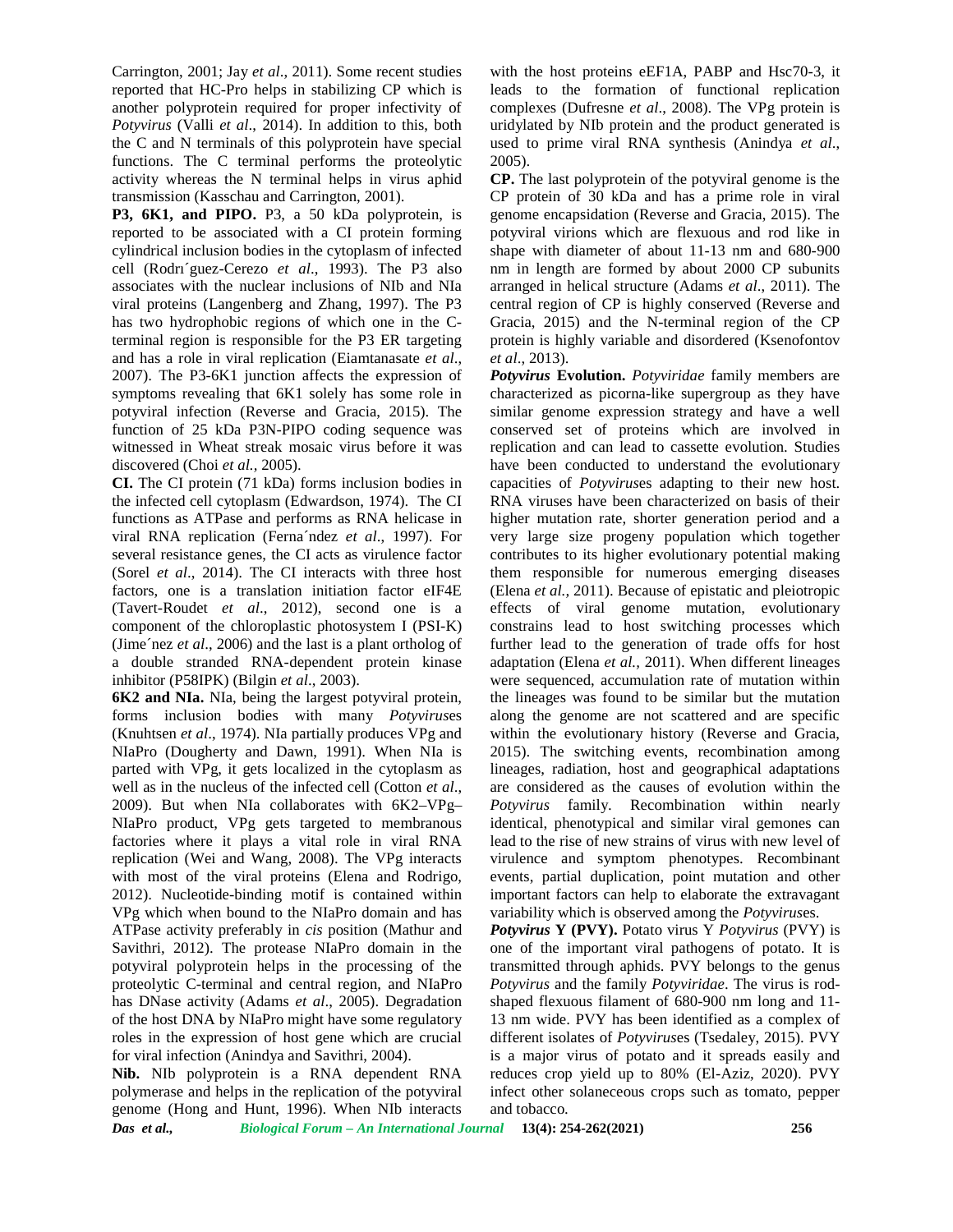PVY has a single stranded, positive sense RNA genome of approx. 9.7 kb. It shares a similar genetic makeup with other *Potyvirus* strains. Protein content in the virus particle is about 94%. Only two proteins, VPg and coat protein (CP), are found in the viral particles. Molecular weight of the CP is calculated to be 29.95 kDa (Tsedaley, 2015). It has a 5'- terminal genome-linked protein (VPg) and a 3' poly(A) tail (Murphy *et al*., 1990). The viral RNA encodes a single polyprotein precursor of 3,063 amino acids for a PVYN isolate, 3,061 amino acids for a PVYNTN isolate and 3,061 amino acids for a PVYO isolate (Tsedaley, 2015). The precursors are cleaved by three proteases (P1) encoded by virus into ten functional proteins (P1, HC-Pro, P3, 6K1, CI, 6K2, VPg, NIa-Pro, NIb and CP) and an additional peptide P3N-PIPO. PVY exists as complex of strains that can be differentiated based on their reaction towards a series of resistant genes in potato and their genome organization (Verma *et al*., 2015). A strain group that evoke hypersensitive response in potato which carries the *Ny* gene was named PVY O, whereas those that evoke hypersensitive response in potato that carries the *Nc* gene was named PVY C. Strains that did not evoke hypersensitive response towards *Ny* and *Nc* genes due to the presence of *Nz*

gene was termed as PVY Z (Karasev *et al*., 2011). PVY N evokes hypersensitive response in presence of all the three resistant genes (Karasev and Gray, 2013). However, multiple recombinants have been discovered with part of PVY O and PVY N genome sequences. The most studied recombinants are PVY NTN (with three to four recombinant junctions), PVY N-Wi (with two recombinant junctions) and PVY N:O (with one recombinant junction) (Singh *et al*., 2008).

The original wild strain of PVY is PVY O, 'O' stands for ordinary. The PVY O strain causes mottling induces severe systemic mosaic, crinkle, leaf and stem necrosis in potato, and mild systemic mottling in tobacco (Rigotti and Gugerli, 2007). PVY N causes veinal necrosis on tobacco leaves but not on potato foliage (Singh *et al*., 2008). It causes mild molting in almost all potato cultivars (Rigotti and Gugerli, 2007). PVY C causes stipple streak. PVY E produces only mosaic and vein clearing in tobacco. Infection of PVY NTN in tobacco causes necrosis and some potato varieties has been seen to develop necrotic flecking and ring spot symptoms upon infection of PVYNTN. 'NTN' is employed for "n-tuber necrotic". The members of PVY are depicted in Table 2.

| Genotype or<br>strain  | N gene elicited in<br>potato | Molecular structure                       | Year of first description of groups and<br>variants of PVY |
|------------------------|------------------------------|-------------------------------------------|------------------------------------------------------------|
| PVY C                  | Nc                           | Non-recombinant                           | 1947                                                       |
| PVY O                  | Ny                           | Non-recombinant                           | 1943                                                       |
| PVY N                  | None/unknown                 | Non-recombinant                           | 1961                                                       |
| <b>PVYE</b>            | None/unknown                 | R Parents: PVYNTN and PVY-<br><b>NE11</b> | 1999                                                       |
| PVYZ/<br><b>PVYNTN</b> | Nz (putative)                | R Parents: PVYO and PVYN                  | 1990                                                       |
| PVY N:O                | None/unknown                 | R Parents: PVYO and PVYN                  | 2002                                                       |
| <b>PVY N-Wi</b>        | None/unknown                 | R Parents: PVYO and PVYN                  | 1984                                                       |
| <b>PVY NA-N</b>        | None/unknown                 | Non-recombinant                           | 2003                                                       |
| PVY-NE11               | None/unknown                 | R Parents: PVYN and unknown               | 2008                                                       |

**Table 2: Available strains of Potato virus Y** *Potyvirus.*

The PVYO, PVYN, and PVYC strains are found to be non-recombinant and they serve as parents for many recombinants, with PVYO and PVYN being the parents of majority of PVY isolates. Common recombinants of PVY detected in different geographical locations are PVYN:O, PVYN-Wi, PVYNTNa, PVYNTNb, PVY- NE11, PVYE , PVY-SYR-I, PVY-SYR-II and PVY- SYR-–III. Several rare recombinants found and reported once or twice are PVYN-Wi-156var, PVYN- Wi-261-4, PVY-SCRI-N, PVYFrN, PVY-Nicola, PVY- T13 and PVY-nnp. PVYNTNa belongs to the PVYZ strain, while PVYE shows a sophisticated recombinant structure with PVYNTNa and PVY-NE11 serving as parents. The positions of the main recombinant junctions (RJs) of different PVY strains are remarkably conserved. To track the evolution of different PVY

strains, phylogenetic relationships between various virus recombinants are created. Phylogenetic studies of PVY recombinants is challenging due to limited number of whole genomes availability (Green *et al*., 2017).

**PVY prevalence in north east of India.** PVY is one of the most economically important viruses which cause huge yield loss throughout different potato growing areas in India. Compared to the other north-east Indian states, Assam has the highest area under potato cultivation (Mishra and Nath, 2016). PVY causes severe mosaic disease resulting in nearly 80% yield loss (Mishra and Nath, 2016). Despite the virulence of the PVY and large area affected by the virus, control measures for this aphid-transmitted virus of potato (Sigvald, 1984) are still in research and very limited information are available. The present documentation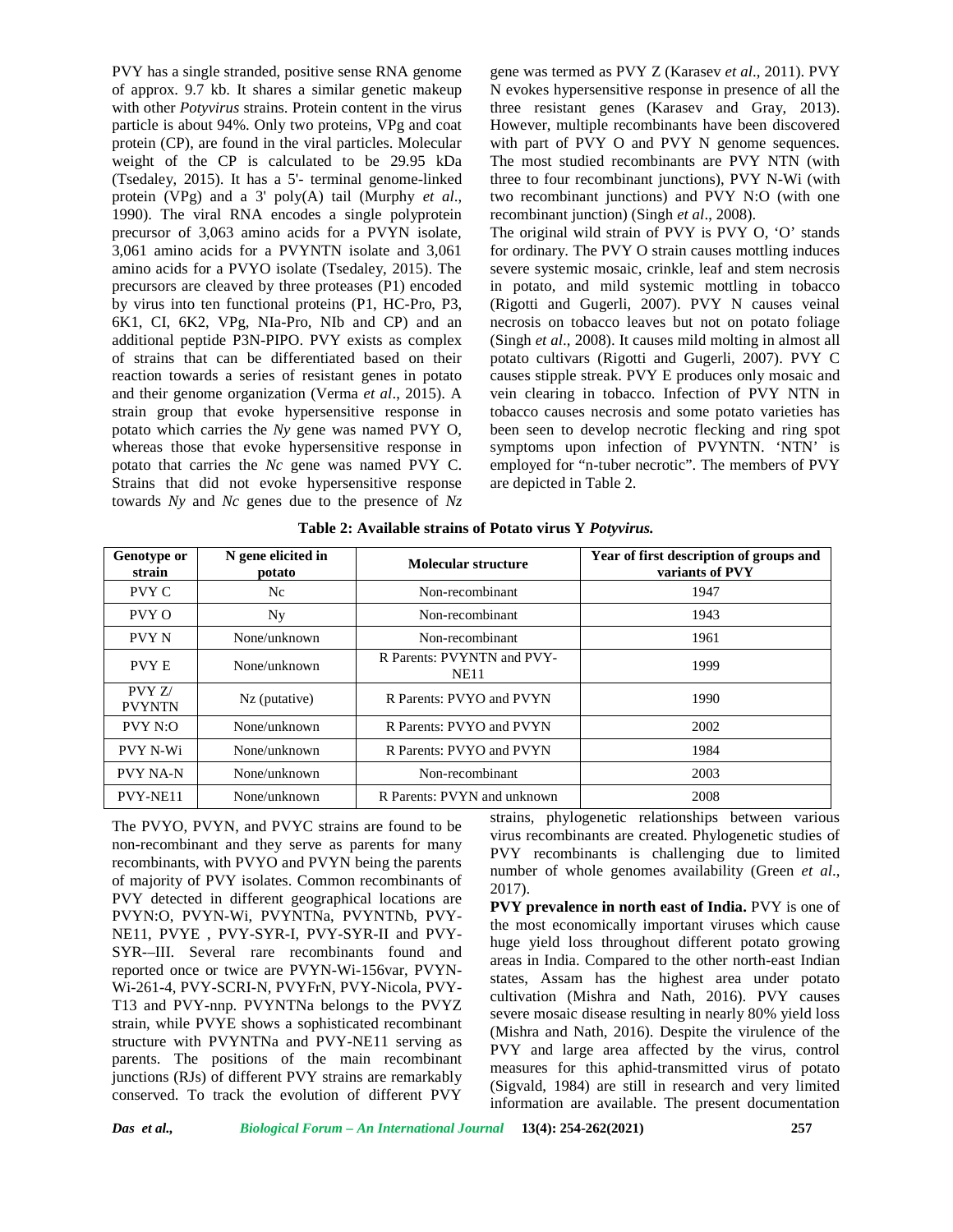on prevalence of the PVY and control measures will serve as a valuable resource for management of this virus in potato cultivation. Cultivation practices and chemical control of the virus are discussed later in this article. In short, restricting the virus from spreading and controlling the vector are two ways of managing the spread of PVY in potato fields (Mishra and Nath, 2016).

**PVY detection.** Symptoms of PVY vary depending on many factors, viz. PVY strain, and time of infection, host resistance and environmental conditions. Thus, these factors can be used to characterize and classify different PVY strains. ELISA is a commonly used PVY detection technique but it cannot detect infection in chemical control of the virus are discussed later in this ELISA,<br>article. In short, restricting the virus from spreading and foluorog<br>controlling the vector are two ways of managing the NASBA<br>spread of PVY in potato fields

dormant leaves or in aphids, cannot distinguish some strains like PVYNTN and cannot detect these viruses in one step reaction. Molecular methods like PCR, PCR- IC-PCR, RT-PCR, PC-PCR-ELISA, foluorogenic 5, nuclease RTPCR and isothermal NASBA amplification assay are consistently used for PVY detection. PCR technique helps to generate epidemiological data of PVY in field condition and to access the distribution of diseases in different parts of the world *(Singh et al., 1998; Fakhrabad et al., 2012).* The typical symptoms of aphid colonization, leaf curling and infection in fruits of capsicum species are presented in Fig. 2. strains like PVYNTN and cannot detect these viruses in<br>one step reaction. Molecular methods like PCR, PCR-<br>ELISA, IC-PCR, RT-PCR, PC-PCR-ELISA,<br>foluorogenic 5, nuclease RTPCR and isothermal<br>NASBA amplification assay are co





**Strategies for PVY disease control.** Viruses are crucial and biologically intriguing from the agricultural point of view. In spite of the fact that viruses are simple genetic entities, the mechanisms by which viral disease symptoms arises and how plants resist these effects, are yet to be known to a large extent (Kang *et al*., 2005). Prior knowledge of the viral pathogen, its source of infection and mode of viral transmission are prerequisite to formulate its control measures (Stevens, 1983). One best way to prevent PVY infection is by avoiding introduction of virus into field. Once the virus is detected, immediate steps must be taken to control the spread of the virus. Spread of the virus can be controlled by different methods. Different strategies for managing PVY are discussed below. **Strategies for PVY disease control.** Viruses are mechanisms are 'virus sink' effect and 'mechanical productional valority intriguing from the agricultural barrier' effect (Boiteau et al., 2009). Aphid fails to preduce by

### **Cultural control**

**Crop borders.** Crop borders are one of the promising cultural methods for PVY control. Two different

mechanisms are 'virus sink' effect and 'mechanical barrier' effect (Boiteau *et al*., 2009). Aphid fails to transmit PVY as it loses its virulence by the time it has transmit PVY as it loses its virulence by the time it has probed the plants of the crop border, this effect is known as the 'virus sink' effect. 'Mechanical barrier' effect is where tall crops create a physical barrier around the field, hindering colonization of the aphids in potato crop (Boiteau *et al*., 2009).

**Intercropping.** Intercropping has advantages over the crop borders as this can be used in small fields without wasting any crop land. Intercropping acts as a mechanical barrier for aphids and acts as virus sink as the viruses tend to land on the associated crops. Intercropping limits the spread of PVY by reducing gaps in the crop canopy which is found to favour PVY spread (Davis *et al.* 2009). potato crop (Boiteau *et al.*, 2009).<br>Intercropping. Intercropping has advantages over the<br>crop borders as this can be used in small fields without<br>wasting any crop land. Intercropping acts as a<br>mechanical barrier for aphi

**Straw mulching.** Straw mulching is one of the potent **Straw mulching.** Straw mulching is one of the potent tools for reducing the spread of PVY. It minimizes the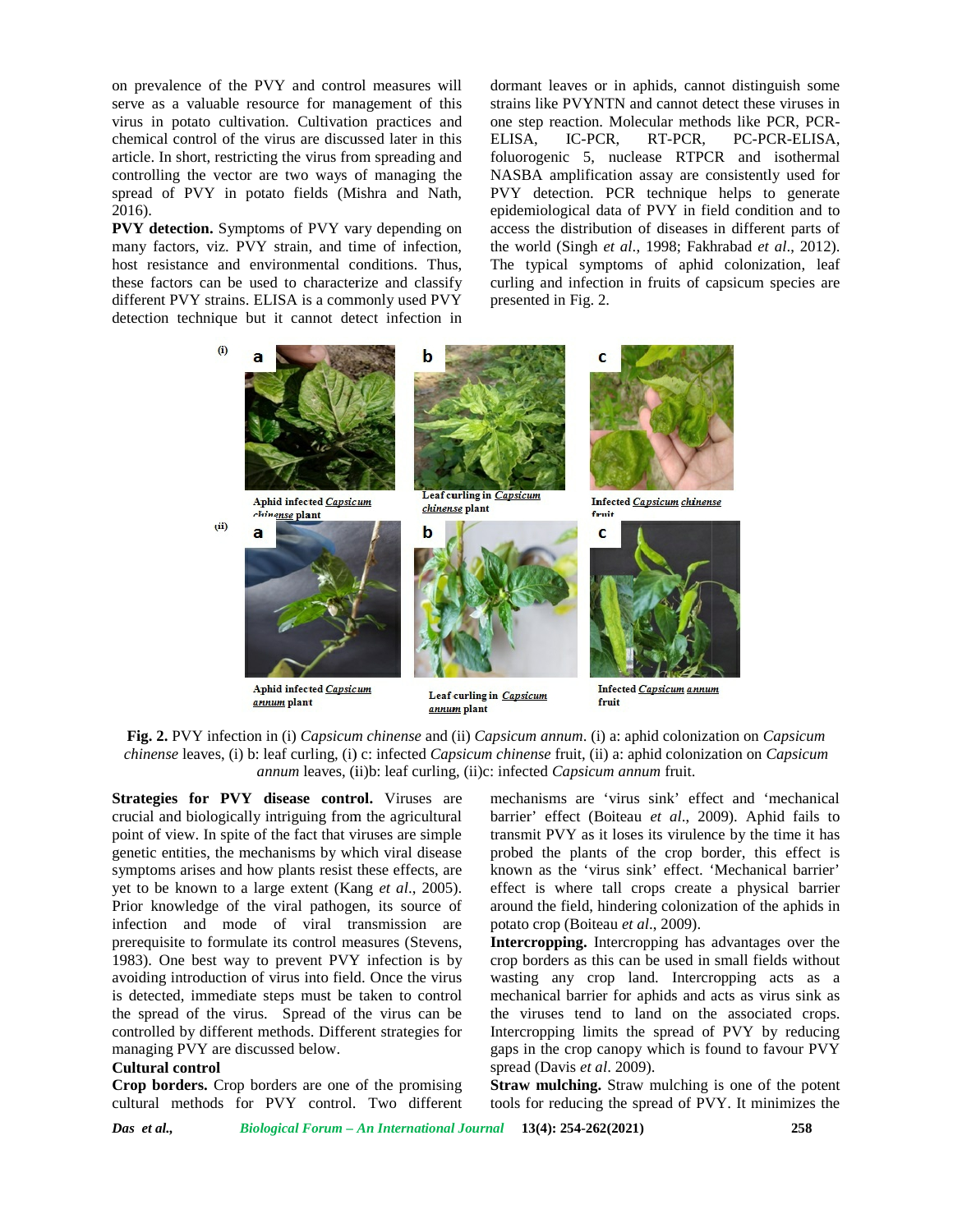occurrence of PVY by 30% (Kirchner *et al*., 2014). Straw mulching is effective against transmission of viruses by aphids in a number of crops, including vegetables (Summers *et al*., 2005), barley (Kendall, 1991), faba beans (Saucke, 2009) and organically grown potatoes (Saucke and Döring, 2004). Despite its efficacy, straw mulching is not extensively used in controlling PVY and other viruses in potato seed production because there are limited studies and reports on its response at the field scale. The studies so far have reported only field experiments at small scale where stronger virus inoculums were used for artificial disease inoculation.

**Practicing a strict sanitation protocol.** All planting and cutting equipments should be thoroughly disinfected before every use. PVY can be mechanically transmitted from healthy to infected plants via plant sap on tools and hands. Infected plants serve as a source of viral inoculums. Therefore, viral inoculums should be removed on a regular basis. Some common weed hosts of PVY like purslane, pigweed, nighshades and lambsquarters should be destroyed during the crop growing season to avoid viral infection (Kreitinger, 2021).

### **Organic control.** Mineral oil treatment

Spaying of mineral oil on potato foliage is one way of controlling PVY to reduce transmission of PVY (Döring *et al*., 2007; Boiteau *et al*., 2009). Mineral oil lowers the acquisition and retention of PVY but contrasting results have also been reported (Hansen and Nielsen, 2021). Though the mechanism is not clear, it is assumed that mineral oil may affect virus particles with aphid stylet interactions or the behavior of aphids (Ameline *et al*., 2010). Pyrethroid, deltamethrin, pyrethroid and RU-15525 are other potent compounds that obstruct viral infection of healthy crops against beet mild yellowing virus (BMYV), potato virus Y (PVY) and sugar beet yellows virus (BYV) by *Myzus persicae* (Rice *et al*., 1983). Foliar spray of compost tea in potato is one of the best organic approaches to prevent potato late blight (Islam *et al*., 2013). The suitability of application of compost tea needs to be explored against PVY infection.

*Anti-feedant compounds.* Different types of aphids, namely green peach aphid, potato aphid and buckthorn aphid, colonizes and reproduces in plants and are efficient PVY vectors. Application of anti-feedant compounds such as 'Fulfill' and 'Beleaf' can control the spread of PVY by colonizing aphids.

RNA viruses exhibit a higher degree of genetic variability because of recombination, mutation, migration, genetic drift and natural selection. These viruses show one mutation per replication for each genome and it has the highest mutation rates among any group of organisms (Malpica *et al*., 2002). Recombination acts as a dominant force in shaping genetic makeup of an organism and their associated phenotypes (Posada *et al*., 2002), predominantly traced

in the *Potyviridae* family and *Potyvirus* genus (Chare and Holmes, 2005). Migration of the genes i.e. gene flow from one population to another is one of the causes for evolution of RNA viruses (Moya *et al*., 2004). Natural selection events occur when a fit variant has the potential for their growth and survival in certain environment (Rubio *et al*., 2013). Genetic drift may occur in different phases of the virus life cycle such as transmission of virus between plants by vectors (Betancourt *et al*., 2008), movement of virus between plant cells (Li and Roossinck, 2004), and interaction between co-infecting viruses (Fraile *et al*., 1997). The evolution of new viruses has challenged the disease control in crops with huge economic yield loss every year. This comprehensive review on PVY genomic organization, function of potyviral proteins, the disease prevalence in north-east India, detection and control strategies of PVY will surely help the research community in designing experiments for crop improvement with PVY resistance, specifically in solanaceous crops. Andigena is a subspecies of potato (*Solanum tuberosum*) which is extensively grown in South America is mostly resistant to PVY (Dehdar *et al.,* 2016) and therefore can be used in intraspecific breeding programs for development of resistant potato lines against PVY.

## **CONCLUSION**

*Potyvirus* causes huge amount of economic yield loss. *Potyvirus*es have a monopartite genome with an exception to genus Bymovirus which has a bipartite genome. Different proteins of the *Potyvirus* help in alleviating the viral infection. The viral RNA encodes a single polyprotein. PVY is a good example of RNA virus with high mutation rate and numerous recombinants. PVY exists as complex of strains that can be differentiated based on their reaction towards a series of resistant genes in potato and their genome organization. Extreme resistance and hyper-sensitive resistance are the two main types of resistance found in potato. Mutation, recombination, migration, natural selection and genetic drift are responsible for development of a vast pool of viral genomes that helps in adaptation of viral strains in new niches. Development of resistant cultivars is one of the economic and environment-friendly ways of controlling viral diseases. Aphid control is another best way in the management of PVY. This article provides a comprehensive understanding of PVY genetic structure, genetic variability and evolutionary changes and will help in developing management strategies against PVY infection and in establishing sustainable crop production globally and will aid in significant increase in crop yield and quality.

**Acknowledgment.** Authors would like to thank Department of Biotechnology, Govt. of India, for supporting the research (Project reference BT/PR25817/GET/119/99/2017). **Conflict of Interest.** None.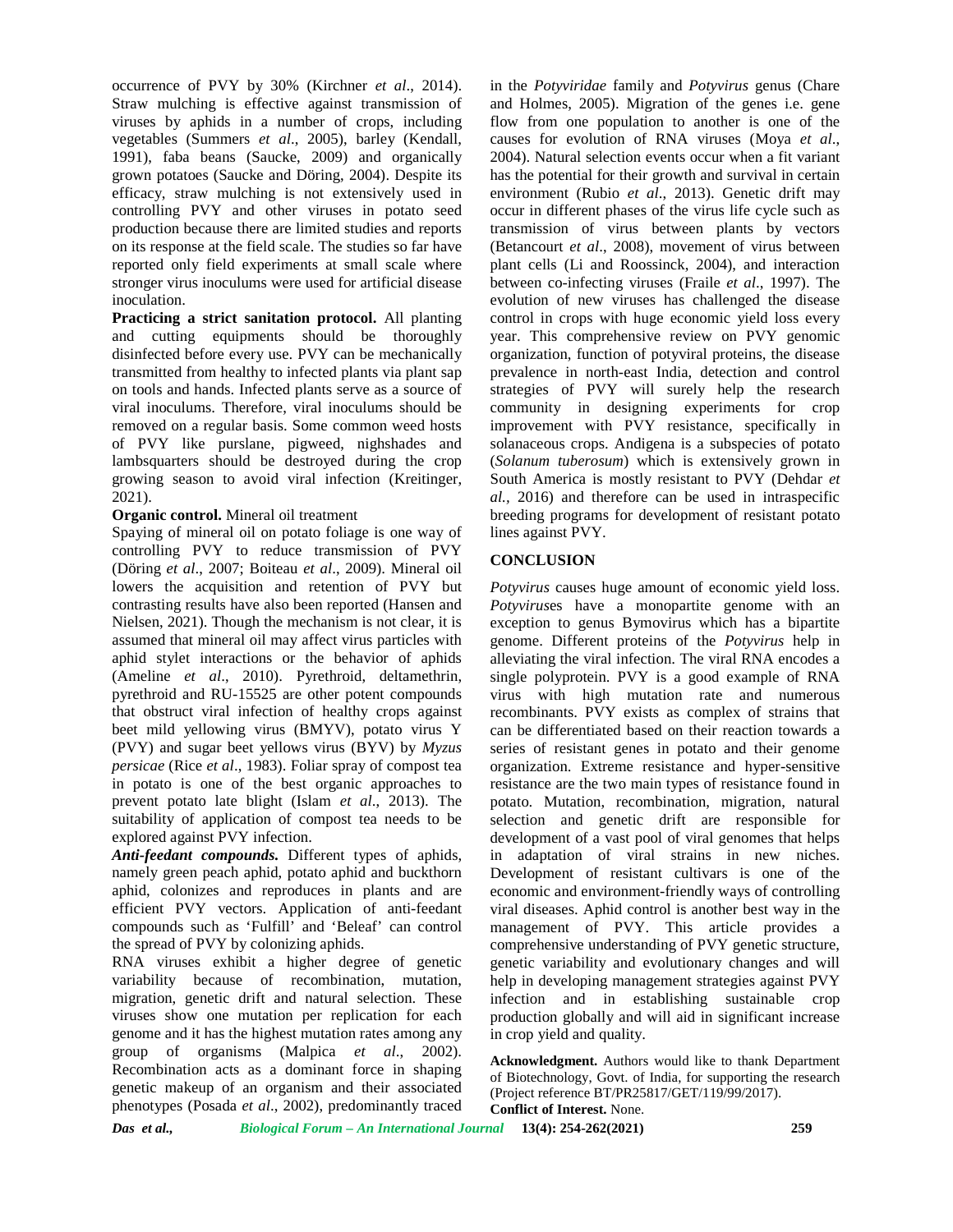#### **REFERENCES**

- Adams, M. J., Antoniw, J. F., & Fauquet, C.M. (2005). Molecular criteria for genus and species discrimination within the family Potyviridae. *Arch. Virol.*, *150*: 459–479.
- Adams, M. J., Kreuze, J. F., & Pearson, M. N. (2011). Family Potyviridae. In *Virus taxonomy, 9th report of the international committee for taxonomy of viruses*. Editors King, A. M. Q., Adams, M. J., Carstens, E. B. and Lefkowitz, E. J.San Diego, USA, Elsevier Academic Press, pp. 1069–1089.
- Alegbejo, M. D. and Abo, M. E. (2002). Ecology, epidemiology and control of pepper veinal mottle virus (PVMV), genus Potyvirus, in West Africa. *J. Sustain. Agric., 20*(2): 5-16.
- Ameline, A., Couty, A., Martoub, M., Sourice S., & Giordanengo P. (2010). Modification of Macrosiphum euphorbiae colonisation behaviour and reproduction on potato plants treated by mineral oil. *Entomol. Exp. Appl.*, *135*: 77–84.
- Anindya, R., & Savithri, H. S. (2004). Potyviral NIa proteinase, a proteinase with novel deoxyribonuclease activity. *J. Biol. Chem.*, *279*: 32159–32169.
- Anindya, R., Chittori, S. and Savithri, H. S. (2005). Tyrosine 66 of Pepper vein banding virusgenome-linked protein is uridylylated by RNA-dependent RNA polymerase. *Virol. J.*, *336*: 154–162.
- Betancourt, M., Fereres, A., Fraile, A., & García-Arenal, F. (2008). Estimation of the effective number of founders that initiate an infection after aphid transmission of a multipartite plant virus. *J. Virol.*, *82*: 12416.
- Bilgin, D. D., Liu, Y., Schiff, M., & Dinesh-Kumar S. P. (2003). P58IPK, a plant ortholog of double-stranded RNA-dependent protein kinase PKR inhibitor, functions in viral pathogenesis. *Dev. Cell*, *4*: 651–661.
- Boiteau, G., Singh, M., & Lavoie, J. (2009). Crop border and mineral oil sprays used in combination as physical control methods of the aphid transmitted potato virus Y in potato. *Pest Manag. Sci.*, *65*: 255–259.
- Bosque, G., Folch-Fortuny, A., Picó, J., Ferrer, A., & Elena, S. F. (2014). Topology analysis and visualization of Potyvirus protein-protein interaction network. *BMC Syst. Biol.*, *8*(1):129.
- Carrington, J. C., Freed, D. D., & Sanders, T. C. (1989). Autocatalytic processing of the potyvirus helper component proteinase in *Escherichia coli* and *in vitro*. *J. Virol.*, *63*: 4459–4463.
- Chare, E. R., & Holmes, E. C. (2005). A phylogenetic survey of recombination frequency in plant RNA viruses. *Arch. Virol., 151*(5): 933-946.
- Choi, I. R., Horken, K. M., Stenger, D. C., & French R. (2005). An internal RNA element in the P3 cistron of Wheat streak mosaic virus revealed by synonymous mutations that affect both movement and replication. *J. Gen. Virol.*, *86*: 2605–2614.
- Clark, C. A., Davis, J. A., Abad, J. A., Cuellar, W. J., Fuentes, S., Kreuze, J. F., Gibson, R. W., Mukasa, S. B., Tugume, A. K., Tairo, F. D., & Valkonen, J. P. T. (2012). Sweetpotato viruses: 15 years of progress on understanding and managing complex diseases. *Plant Dis.*, *96*(2): 168-185.
- Cotton, S., Grangeon, R., Thivierge, K., Mathieu, I., Ide, C., Wei, T., Wang, A., & Laliberté, J. (2009). Turnip mosaic virus RNA replication complex vesicles are mobile, align with microfilaments, and are each derived from a single viral genome. *J. Virol., 83*(20): 10460-10471.
- Davis, J. A., Radcliffe, E. B., & Ragsdale, D. W. (2009). Planter skips and impaired stand favors Potato virus Y spread in potato. *Am. J. Potato Res., 86*: 203–208.
- Dehdar, B., Panahandeh, J., & Azar, A. M. (2016). Cross ability between commercial cultivars and intraspecific hybrids (Andigena  $\times$  Tuberosum) and advanced clones of potato, *Solanum tuberosum*. *Biol. Forum Int. J.*, *8*(2): 155-161.
- Döring, T. F., Schrader, J., & Schüler, C. (2007). Representation of Potato virus Y control strategies in current and past extension literature. *Potato Res.*, *49*: 225–239.
- Dougherty, W. G., & Dawn P. T. (1991). Post-translational processing of the tobacco etches virus 49-kDa small nuclear inclusion polyprotein: Identification of an internal cleavage site and delimitation of VPg and proteinase domains. *Virol. J.*, *183*: 449–456.
- Dufresne, P. J. (2008). Heat shock 70 protein interaction with Turnip mosaic virus RNA-dependent RNA polymerase within virus-induced membrane vesicles. *Virol. J.*, *374*(1): 217-227.
- Edwardson, J. R. (1974). Some properties of the potato virus Y-group. In *Some properties of the potato virus Y group.* 4.
- Eiamtanasate, S., Juricek, M., & Yap, Y. (2007). C-terminal hydrophobic region leads PRSV P3 protein to endoplasmic reticulum. *Virus Genes*, *35*: 611–617.
- El-Aziz, M. H. A. (2020). The Importance of Potato virus Y Potyvirus. *J. Plant Sci. Phytopathol.*. 4(1): 009-015.
- Elena, S. F. and Rodrigo, G. (2012). Towards an integrated molecular model of plant–virus interactions. *Curr. Opin. Virol.*, 2: 719–724.
- Elena, S. F., Bedhomme, S., Carrasco, P., Cuevas, J. M., de la Iglesia, F., Lafforgue, G., Lali, J., Pròsper, A., Tromas, N., & Zwart, M. P. (2011). The evolutionary genetics of emerging plant RNA viruses. *Mol. Plant Microbe Interact.*, *24*(3): 287-293.
- Esfandiari, N., Kohi-Habibi, M., & Mosahebi, G. (2006). Occurrence of viruses infecting pea in Iran. *Commun. Agric. Appl. Biol. Sci.*, *71*: 1281-1287.
- Fakhrabad, F., Ahmadikhah, A., & Nasrollahnejad, S. (2012). Identification and detection of Potato virus Y strains by molecular methods in tobacco fields of North Iran. *Int. Res. J. Basic Appl. Sci.*, *3*(7): 1422-1428.
- Ferna´ndez, A., Guo, H. S., Sáenz, P., Simón-Buela, L., de Cedrón, M. G., & García, J. A. (1997). The motif V of plum pox potyvirus CI RNA helicase is involved in NTP hydrolysis and is essential for virus RNA replication. *Nucleic Acids Res.*, *25*: 4474–4480.
- Fraile, A., Alonso-Prados, J. L., Aranda, M. A., Bernal, J. J., Malpica, J. M., & García-Arenal, F. (1997). Genetic exchange by recombination or reassortment is infrequent in natural populations of a tripartite RNA plant virus. *J. Virol.*, *71*: 934–940.
- Gibbs, A. J., Hajizadeh, M., Ohshima, K., & Jones R. A. C. (2020). The potyviruses: an evolutionary synthesis is emerging. *Viruses*, *12*(2): 132.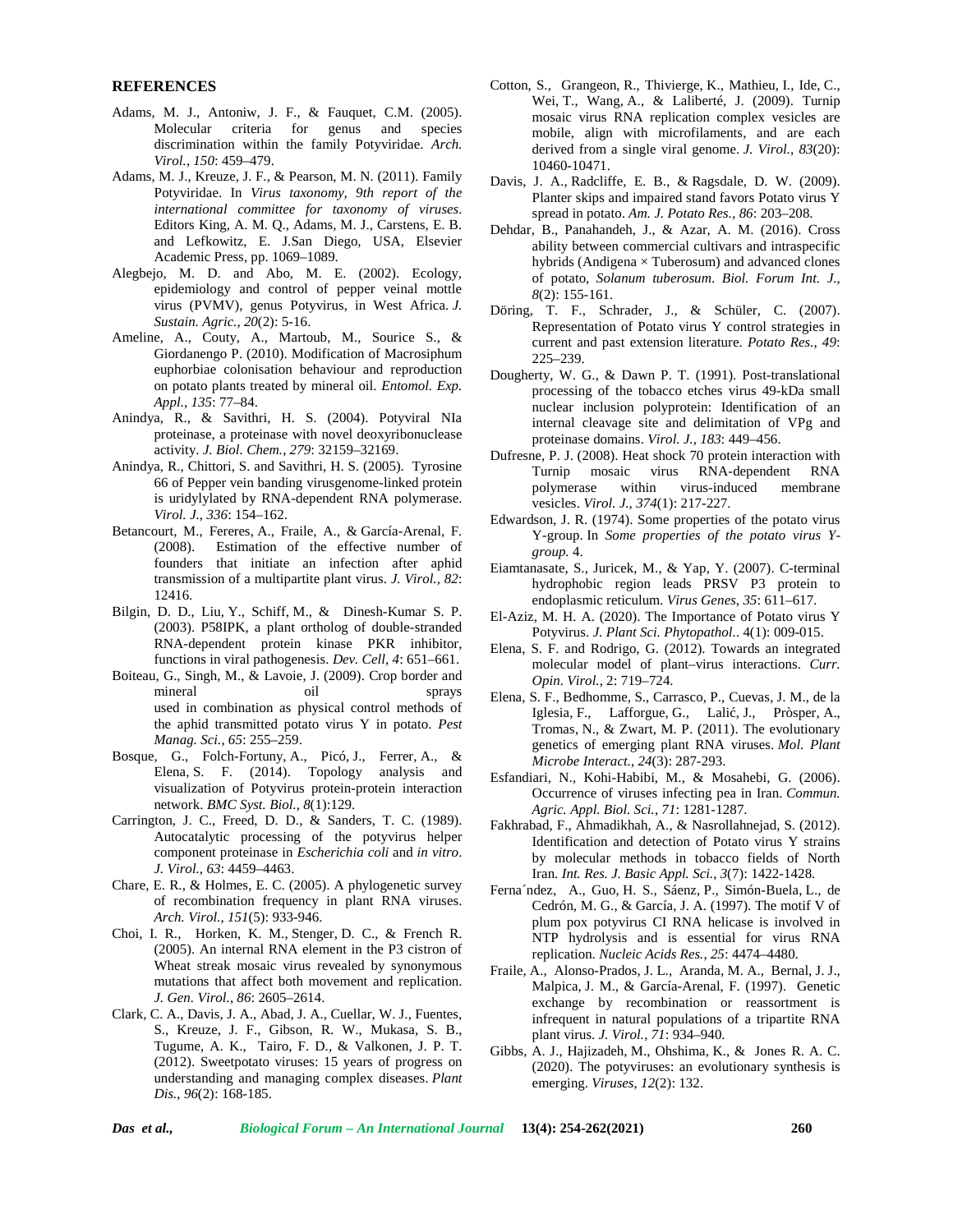- Golnaraghi, A. R., Shahraeen, N., Pourrahim, R., Farzadfar, S., & Ghasemi, A. (2004). Occurrence and relative incidence of viruses infecting soybeans in Iran. *Plant Dis.*, *88*: 1069-1074.
- Green, K. J., Brown, C. J., Gray, S. M., & Karasev A. V. (2017). Phylogenetic study of recombinant strains of Potato virus Y. *Virol. J.*, *507*: 40-52.
- Hansen, L. M., & Nielsen, S. L. (2012). Efficacy of mineral oil combined with insecticides for the control of aphid virus vectors to reduce potato virus Y infections in seed potatoes (*Solanum tuberosum*). *Acta Agric. Scand. B*, *62*: 132–137.
- Hong, Y., & Hunt, A. G. (1996). RNApolymerase activity catalyzed by a potyvirus-encoded RNA-dependent RNA polymerase. *Virol. J.*, *226*: 146–151.
- Islam, M. R., Mondal, C., Hossain, I., & Meah, M. B. (2013). Organic management: An alternative to control late blight of potato and tomato caused by *Phytophthora infestans*. *Int. J. Theor. Appl. Sci., 5*(2): 32-42.
- Jay, F., Wang, Y., Yu, A., Taconnat, L., Pelletier, S., Colot, V., Renou, J., & Voinnet, O. (2011). Misregulation of Auxin Response Factor 8 underlies the developmental abnormalities caused by three distinct viral silencing suppressors in Arabidopsis. *PLoS Pathog*., *7*(5): p.e1002035.
- Jime´nez, I., López, L., Alamillo, J. M., Valli, A., & García, J. A. (2006). Identification of a Plum pox virus CIinteracting protein from chloroplast that has a negative effect in virus infection. *Mol. Plant Microbe Interact.*, 19: 350–358.
- Kang, B. C., Yeam, I., & Jahn, M. M. (2005). Genetics of plant virus resistance. *Ann. Rev. Phytopathol., 43*: 581–621.
- Karasev, A. V., & Gray, S. M. (2013). Continuous and emerging challenges of Potato virus Y in potato. *Annu. Rev. Phytopathol*, *51*: 571-86.
- Karasev, A. V., Hu, X., Brown, C. J., Kerlan, C., Nikolaeva, O. V., Crosslin, J. M., & Gray, S. M. (2011). Genetic diversity of the ordinary strain of Potato virus Y (PVY) and origin of recombinant PVY strains. *Phytopathology*, *101*(7): 778-785.
- Kasschau, K. D., & Carrington, J. C. (2001). Long-distance movement and replication maintenance functions correlate with silencing suppression activity of potyviral HC-Pro. *Virol. J.*, *285*: 71–81.
- Kendall, D. A. (1991). Effects of straw disposal and tillage on spread of barley yellow dwarf virus in winter barley. *Ann. Appl. Biol.*, *119*: 359–364.
- Kirchner, S. M., Hiltunen, L. H., Santala, J., Döring, T. F., Ketola, J., Kankaala, A., Virtanen, E., & Valkonen, J. P. T. (2014). Comparison of straw mulch, insecticides, mineral oil, and birch extract for control of transmission of Potato virus Y in seed potato crops. *Potato Res.*, 5*7*(1): 59-75.
- Knuhtsen, H., Hiebert, E., & Purcifull, D. E. (1974). Partial purification and some properties of tobacco etch virus induced intranuclear inclusions. *Virol. J.*, *61*: 200– 209.
- Kreitinger, M. E. (2021). Potato Virus Y (PVY)- Management, Cornell University, https://blogs.cornell.edu/potatovirus/pvy/potato-virus y-pvy-management/, accessed on 4<sup>th</sup> March.
- Ksenofontov, A. L., Paalme, V., Arutyunyan, A. M., Semenyuk, P. I., Fedorova, N. V., Rumvolt, R.,

Baratova, L. A., Järvekülg, L., & Dobrov, E. N. (2013). Partially disordered structure in intravirus coat protein of potyvirus potato virus A. *PloS one*, *8*(7): 67830.

- Lacomme, C., Glais, L., Bellstedt, D. U., Dupuis, B., Karasev, A, V., & Jacquot, E. (2017). Potato virus Y: biodiversity, pathogenicity, epidemiology and management, Basel, Switzerland, p. 141-176.
- Langenberg, W. G. & Zhang, L. Y. (1997). Immunocytology shows the presence of tobacco etch virus P3 protein in nuclear inclusions. *J. Struct. Biol*., *118*: 243–247.
- Li, H., & Roossinck, M. J. (2004). Genetic bottlenecks reduce population variation in an experimental RNA virus population. *J. Virol.*, *78*: 10582–10587.
- Malpica, J. M., Fraile, A., Moreno, I., Obies, C. I., Drake, J. W., & García-Arenal, F. (2002). The rate and character of spontaneous mutation in an RNA virus. *Genetics*, *162*(4): 1505-1511.
- Mathur, C., & Savithri, H. S. (2012). Novel ATPase activity of the polyprotein intermediate, viral protein genomelinked-nuclear inclusion-a protease, of Pepper vein banding potyvirus. *Biochem. Biophys. Res. Commun.*, *427*: 113–118.
- Mishra, R., & Nath, P. D. (2016). Occurrence of severe mosaic disease of potato and study on effect of differenttreatments under integrated disease management approach. *Agric. Sci. Digest*., *36*(2): 114- 117.
- Moya, A., Holmes, E. C., & Gonzalez-Candelas, F. (2004). The population genetics and evolutionary epidemiology of RNA viruses. *Nat. Rev. Microbiol.*, *2*: 279–288.
- Moya, J. J., Valli, A., & Garcı´a, J. A. (2009). Potyviridae. Encyclopedia of Life Sciences (ELS). Chichester: John Wiley & Sons, Ltd.
- Murphy, J. F., Rhoads, R. E., Hunt, A. G., & Shaw, J. G. (1990). The VPg of tobacco etch virus RNA is the 49 kDa proteinase or the N-terminal 24-kDa part of the proteinase. *Virol. J.*, *178*(1): 285-288.
- Olspert, A., Chung, B. Y., Atkins, J. F., Carr, J. P. and Firth, A. E (2015). Transcriptional slippage in the positive sense RNA virus family Potyviridae. *EMBO Rep.*,16: 995–1004.
- Pasin, F., Simo´n-Mateo, C., & Garcı´a, J. A. (2014). The hypervariable amino-terminus of P1 protease modulates potyviral replication and host defense responses. *PLoS Pathog.*, *10*: e1003985.
- Posada, D., Crandall, K. A., & Holmes, E .C. (2002). Recombination in evolutionary genomics. *Annu. Rev. Genet.*, *36*: 75–97.
- Revers, F., & García, J. A. (2015). Molecular biology of potyviruses. In *Advances in virus research.* Academic Press, *92*: 101-199.
- Rice, A. D., Gibson, R. W., & Stribley, M. F. (1983). Effects of deltamethrin on walking, flight and potato virus Y‐transmission by pyrethroid‐resistant Myzus persicae. *Ann. Appl. Biol.*, *102*(2): 229-236.
- Rigotti, S., & Gugerli, P. (2007). Rapid identification of potato virus Y strains by one-step triplex RT-PCR. *J. Virol. Methods, 140*(1-2): 90-94.
- Rodríguez-Cerezo, E., Ammar, E. D., Pirone, T. P., & Shaw, J. G. (1993). Association of the non-structural P3 viral protein with cylindrical inclusions in potyvirusinfected cells. *J. Gen. Virol.*, *74*: 1945–1949.